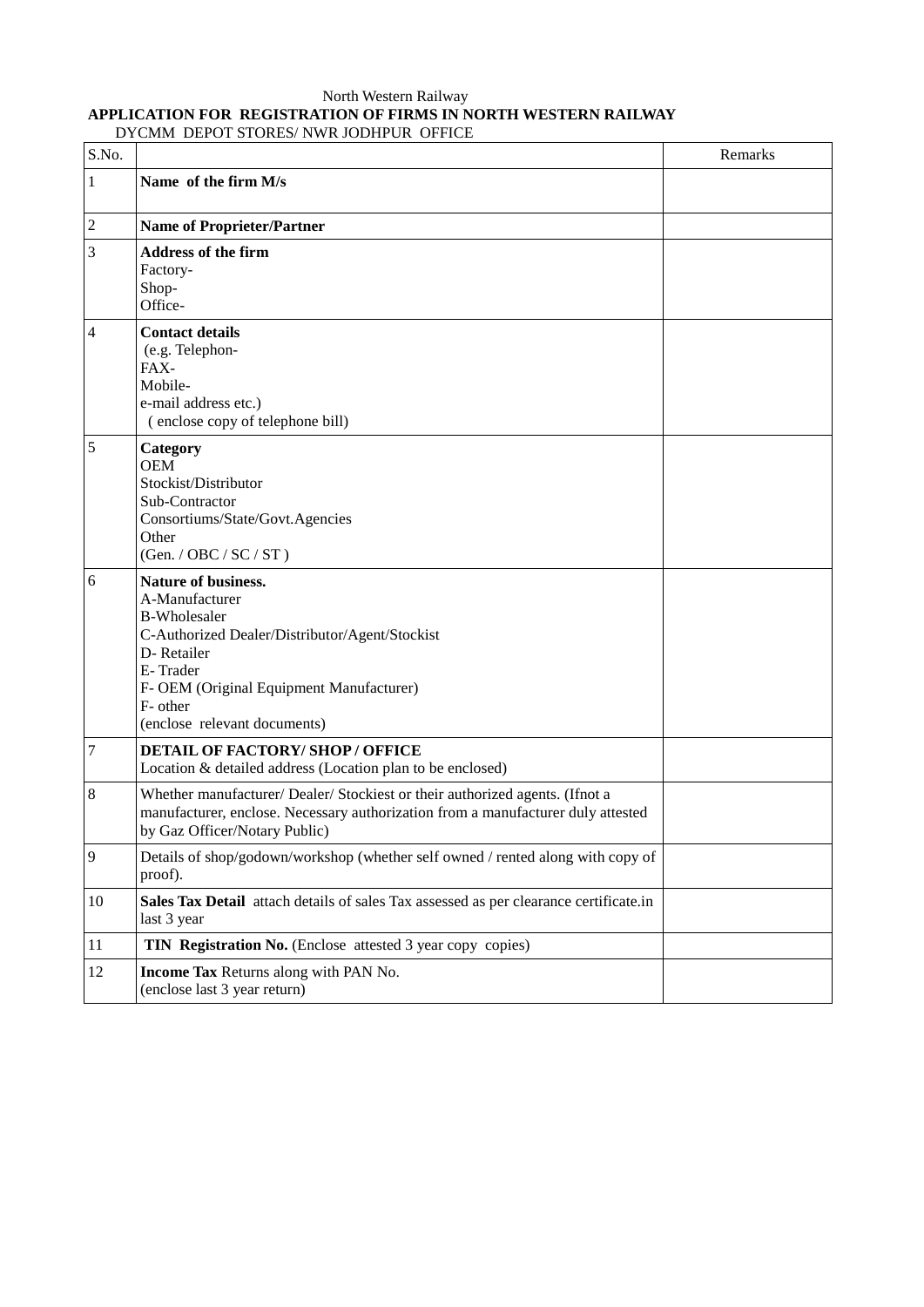|                                                                                                                                                                                                                                                         | Items & Trade Group for which registration is required.                                                |                  |  |  |  |
|---------------------------------------------------------------------------------------------------------------------------------------------------------------------------------------------------------------------------------------------------------|--------------------------------------------------------------------------------------------------------|------------------|--|--|--|
| S.N.                                                                                                                                                                                                                                                    | Brief description                                                                                      | Please<br>Yes/No |  |  |  |
| a                                                                                                                                                                                                                                                       | General Items                                                                                          |                  |  |  |  |
| b                                                                                                                                                                                                                                                       | Hardware items such as Nut/Bolt, Rivit, Washer, inserts etc.                                           |                  |  |  |  |
| $\mathbf{C}$                                                                                                                                                                                                                                            | Computer Hardware/Software ribbon cartriges etc.                                                       |                  |  |  |  |
| d                                                                                                                                                                                                                                                       | Electrical/Electronics and s&T items.                                                                  |                  |  |  |  |
| e                                                                                                                                                                                                                                                       | Electrical Machinery & spar parts.                                                                     |                  |  |  |  |
| f                                                                                                                                                                                                                                                       | Electrodes &welding equipments's.                                                                      |                  |  |  |  |
| g                                                                                                                                                                                                                                                       | Paints/Varnish/Thiner (Paint's items).                                                                 |                  |  |  |  |
| h                                                                                                                                                                                                                                                       | Cloth, clothing $\&$ personal protection equipment $\&$ cotton<br>products.                            |                  |  |  |  |
| i                                                                                                                                                                                                                                                       | Cleaning/chemical products.                                                                            |                  |  |  |  |
|                                                                                                                                                                                                                                                         | Oil/Grease & Lubricants items.                                                                         |                  |  |  |  |
| k                                                                                                                                                                                                                                                       | Vehicles spare parts/Auto Trucks equipments<br>spares, Tyre/Tube, Flap.etc.                            |                  |  |  |  |
|                                                                                                                                                                                                                                                         | Pipe $\&$ sanetory fitting items                                                                       |                  |  |  |  |
| m                                                                                                                                                                                                                                                       | Safety items like as helmet, hand gloves, Earmufts, jackets etc.                                       |                  |  |  |  |
| n                                                                                                                                                                                                                                                       | Tool & plants accessories, components & instruments etc.                                               |                  |  |  |  |
| $\mathbf{O}$                                                                                                                                                                                                                                            | <b>Bearings</b>                                                                                        |                  |  |  |  |
| p                                                                                                                                                                                                                                                       | Steel Furniture                                                                                        |                  |  |  |  |
| q                                                                                                                                                                                                                                                       | Wooden Furniture                                                                                       |                  |  |  |  |
| r                                                                                                                                                                                                                                                       | Furnishing items                                                                                       |                  |  |  |  |
| S                                                                                                                                                                                                                                                       | Component of Rolling stock, (C&W)                                                                      |                  |  |  |  |
| t                                                                                                                                                                                                                                                       | Steel items, Angles, plates, channels, Round, sheets etc.                                              |                  |  |  |  |
| u                                                                                                                                                                                                                                                       | Batteries.                                                                                             |                  |  |  |  |
|                                                                                                                                                                                                                                                         | <b>Maedical Equipments</b>                                                                             |                  |  |  |  |
| Performance<br>(enclose a Copy of Supply order/Contact from Rly/Govt department etc. during<br>last one year).<br><b>Details of sister concern</b><br>(enclose on affidavit to this effect)                                                             |                                                                                                        |                  |  |  |  |
| <b>Banker's detail and Banker's report.</b>                                                                                                                                                                                                             |                                                                                                        |                  |  |  |  |
| <b>Registration with</b><br>/NSIC/NWR HQ/Other Railway, Divi., Depot /RDSO/DLW/ICF/RCF registration<br>No dt. And validity (Enclose copy of registrations)                                                                                              |                                                                                                        |                  |  |  |  |
| ORGANIZATION REGISTRATION NO.&DT.<br><b>ITEMS REGISTRATION</b>                                                                                                                                                                                          |                                                                                                        |                  |  |  |  |
|                                                                                                                                                                                                                                                         | Photocopy of current ISO certificate (is applicable) attested by Notary Public or<br>Gazetted Officer. |                  |  |  |  |
| Photocopy of current registration with SSIINSIC/Other<br>Railways/other Depot and or Divisions of Northern<br>Railway/factory license or OEMs authorization renewal<br>certificate (if applicable) duly attested by Notar Public<br>/ Gazetted Officer. |                                                                                                        |                  |  |  |  |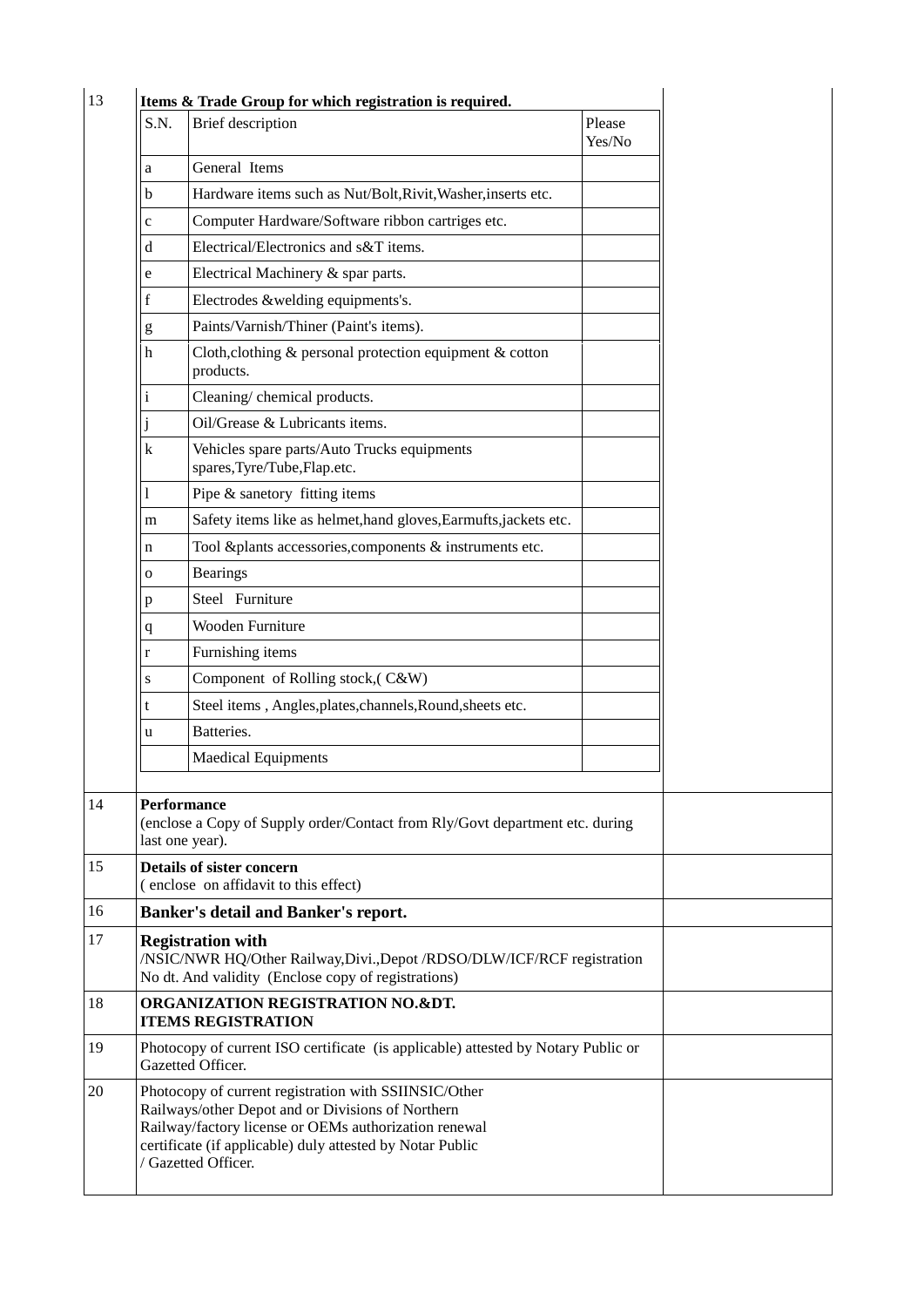| 21 | <b>Digital Signature</b> with register in CRIS (Must for registration)                                                                                                                                                                  |  |
|----|-----------------------------------------------------------------------------------------------------------------------------------------------------------------------------------------------------------------------------------------|--|
|    | Any other information                                                                                                                                                                                                                   |  |
|    |                                                                                                                                                                                                                                         |  |
| 22 | In the last 3 years, has your firm, or any firm with which any of your comany's<br>owners, officers or [artners were associated, been debarred, disqualified,<br>removed, business dealings banned or otherwise prevented from bidding? |  |
|    | YES /<br>Plase                                                                                                                                                                                                                          |  |
|    | NO                                                                                                                                                                                                                                      |  |

**DECLARATION :-** (This declaration should be signed by a proprietor, partner, director or other senior manager who has the authoroity to do so.)

I / WE declare and confirm that -

a- The IRS Conditions of Registration are acceptable.

b- All information and attachments submitted in this applicable are true and correct.

- c- I / We are aware that any false information provided herein will result in the rejection of my / our application and cancellation of any registrations granted.
- $d I$  / We shall be bound by the acts of duly constituted attorney who has signed this application and of any other person who in future shall be appointed by us in his place to carry on business of the concern whether or not an intimation of such changes is given to Rly.(DYCMM/JU).
- e- I / We have read and understood IRS General conditions of contract and agree to abide by the same in all respects.
- f- I / We undertake to communicate promptly to Rly.any changes in condition or working of the firm.

|                 | Signed ----------------- |
|-----------------|--------------------------|
|                 | Name ------------------  |
| Date ---------- | Position ------------    |
|                 |                          |

| Detail of person holding the power of Attorney (If different from above)<br>(Attach attested copy) |  |  |  |  |
|----------------------------------------------------------------------------------------------------|--|--|--|--|
| Name------------------------                                                                       |  |  |  |  |
|                                                                                                    |  |  |  |  |

Officail Seal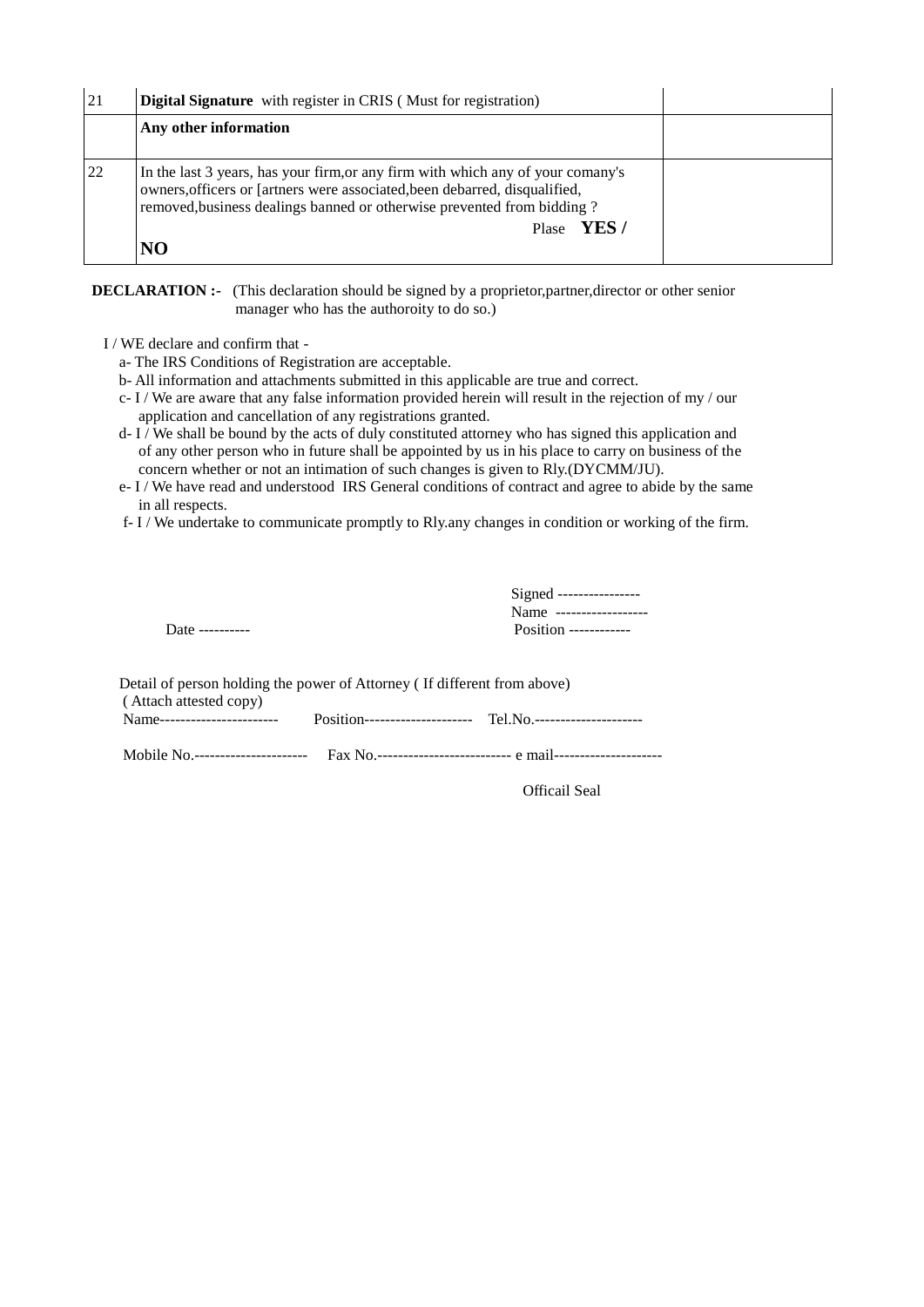## **North Western Railway**

#### **1-PROCEDURE OF REGISTRATION:-**

 Each firm is required to submit an application for registration on the prescribed form. The A':PPLICATION FORM for registration . Neatly typed and completed form to be submitted to the office of "Dy.CMM, North Western Railway, Jodhpur along with all prescribed documents.

#### **2-RENEWAL OF REGISTRATION :-**

 The firms are registered for a period of two years initially. Thereafter their registration is renewed for every three years. The firms are required to apply for the renewal at least three months in advance of expiry of registration alongwith the following documents

(a) Affidavit on non-judicial stamp paper duly attested by Notary public certifying the following

- (i)-That banning of the firm has not been done by Ministry of Railway/Ministry of Supply, semi government or other local bodies, including DirectorlPartner/Prop. of the firm.
- (ii)- That all the orders received during the last one/two years from the office of Dy.CMM, North Western Railway,Jodhpur have been shown in the performance statement and nothing is concealed.
- (iii)- That there is no change in constitution of the firm.
- (iv)-That no recoveries are due against the firm.
- (v)- That no case is pending for Arbitration.

3- For registration as a service provider/ supplier.

- a- The said registration,only qualifies a particular vender for consideration for issue of tender inquire\ies in case of limited tenders only for which vender is registered. However,this will not give any claim to the party for award of order.
- b- The applicant shall indicate the reference Category and Trade group of items under which they seek registration, failing which Rly.reserves the right to reject the application.
- c- A team of officials resenting purchase,finance and Indenting Department of Rly.(DYCMM/NWR/JU) may visit your facility,if required,before your enlistment.
- d- Once enlisted as a vender,all the venders will be assigned a vender code and the sme shall be communicated to you.
- e- Who are interested to claim benefits owing to their Firm/unit/company being registered under MSMED act 2006 / MNIC / Rly.RDSO etc. They are required to submit valid and relevant documentary evidence in proof of their registration while submitting their application.

Applicants seeking vender registration must take note of the following:

- i- Once selected as vender, you shall promptly reply to our enquiries in the event of an order shall execute orders as per the order terms and keep us informed of new products/developments/innovative/ ideas that shall help reduce the cost and improve quality,reliability,etc.
- ii- Limited tendering system is adopted for procurement of material/services among registerd venders with us for small value procurments.
- iii- All tender in notice will be given to registeredvenders on IREPS only for submission of quotations. Under special circumstances,Rly reserves the right to give short-notice tenders/enquiries.ie ( 01 to 14 Days)
- iv- All tenders Publisted on IREPS website [http://www.reps.gov.in](http://www.reps.gov.in/) only.
- v- All tenders will be opened at a specified place at an appointed date and time. On ireps.
- vi- Vener's failure to participate in bides shall be viewed seriously.